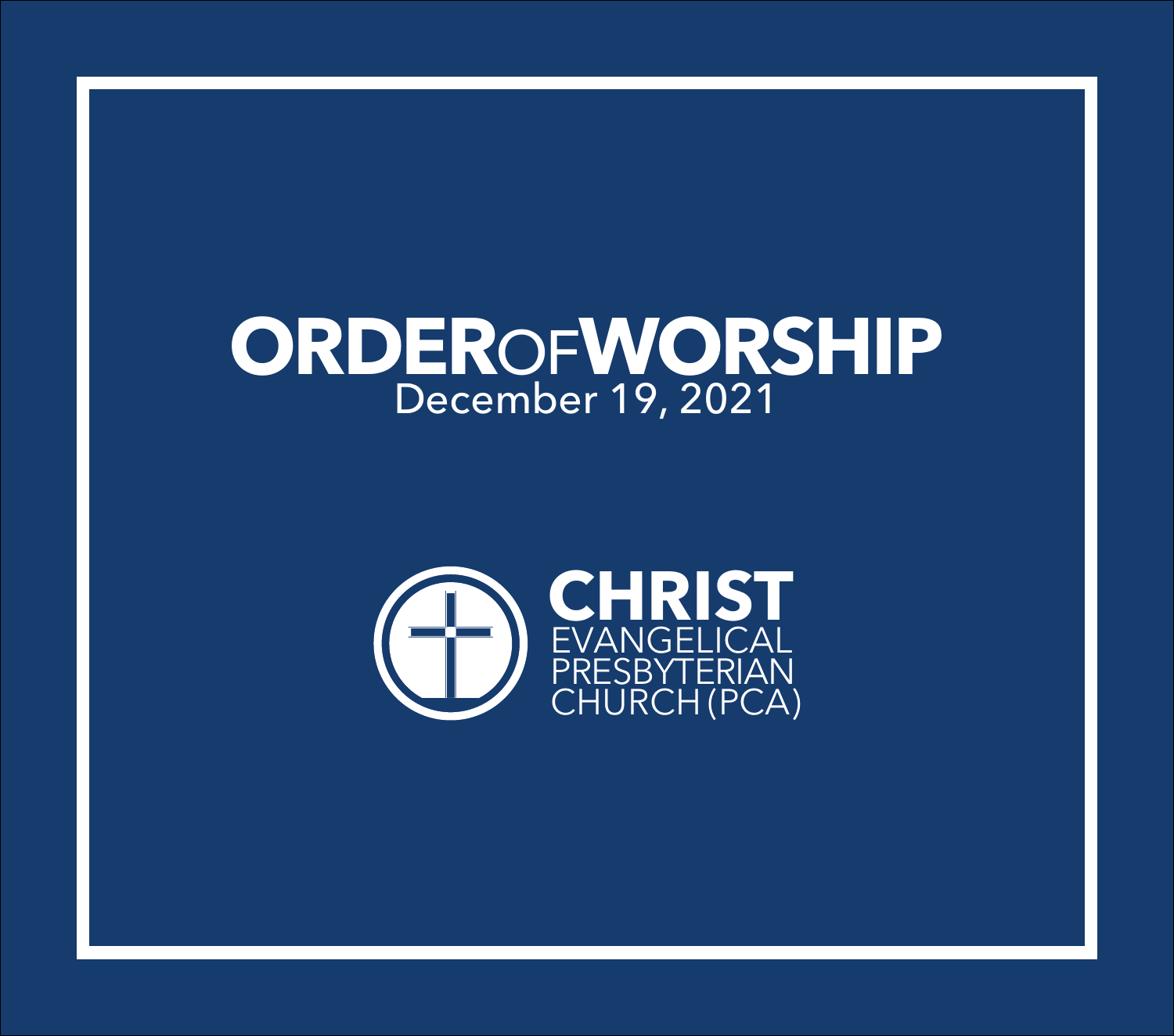# **ORDER OF WORSHIP** December 19, 2021

# **Announcements**

# Prelude The Work Of Christmas Worship Choir

# **Welcome**

To all who are weary and need rest; To all who mourn and long for comfort; To all who feel worthless and wonder if God cares; To all who fail and desire strength; To all who sin and need a Savior; To all who hunger and thirst for righteousness; And to whoever will come–

This Church opens wide her doors and offers her welcome in the name of the Lord Jesus Christ.

# **Call To Worship** Luke 1:46-47

Minister: My soul magnifies the Lord, and my spirit rejoices in God my Savior,

> Let us rejoice in the Lord, as we magnify and worship him together!

# **Hymn Of Praise**

# **Hark! The Herald Angels Sing**

Hark the herald angels sing Glory to the newborn King Peace on earth and mercy mild God and sinners reconciled Joyful all ye nations rise Join the triumph of the skies With angelic hosts proclaim Christ is born in Bethlehem Hark the herald angels sing Glory to the newborn King

Christ by highest heav'n adored Christ the everlasting Lord Late in time behold him come Offspring of the Virgin's womb Veiled in flesh the Godhead see Hail the incarnate Deity Pleased as man with men to dwell Jesus our Emmanuel Hark the herald angels sing Glory to the newborn King

Hail the heav'n born Prince of Peace Hail the Sun of Righteousness Light and life to all he brings Ris'n with healing in his wings Mild he lays his glory by Born that men no more may die *continued*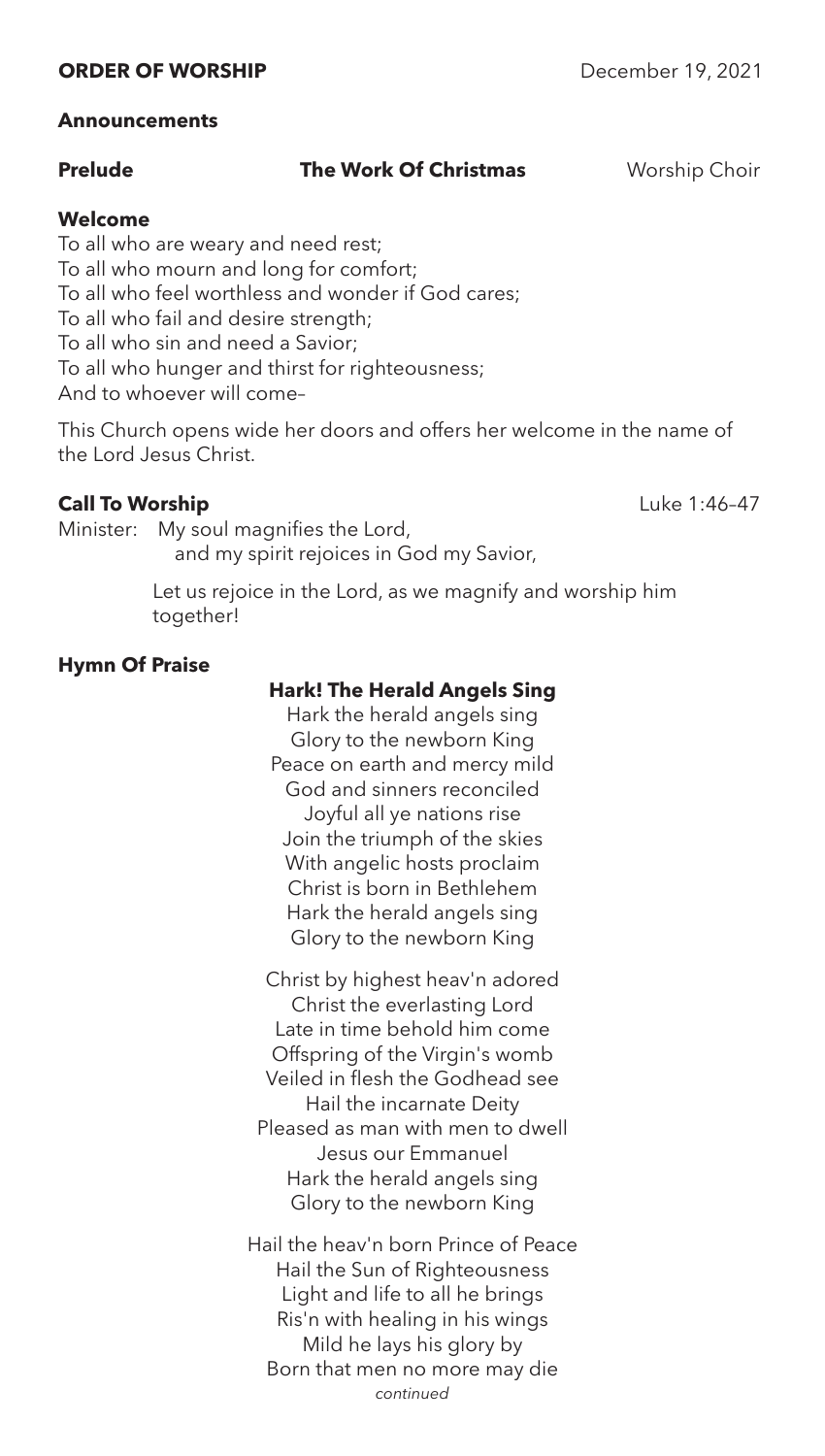Born to raise the sons of earth Born to give them second birth Hark the herald angels sing Glory to the newborn King

# **Invocation**

# **The Lord's Prayer**

Our Father, who art in heaven, hallowed be thy name. Thy kingdom come, thy will be done, on earth as it is in heaven. Give us this day our daily bread, and forgive us our debts, as we forgive our debtors. And lead us not into temptation, but deliver us from evil. For thine is the kingdom, and the power, and the glory forever. Amen.

### **Gloria Patri**

Glory be to the Father And to the Son and to the Holy Ghost As it was in the beginning Is now and ever shall be World without end Amen Amen

**Affirmation Of Faith** The Westminster Confession of Faith 8.2 Minister: What do we believe about the Son of God, Jesus Christ?

**All: The Son of God, the second person in the Trinity, being very and eternal God, of one substance, and equal with the Father, did, when the fullness of time was come, take upon him man's nature, with all the essential properties, and common infirmities thereof, yet without sin; being conceived by the power of the Holy Spirit, in the womb of the virgin Mary, of her substance. So that two whole, perfect, and distinct natures, the Godhead and the manhood, were inseparably joined together in one person, without conversion, composition, or confusion. Which person is very God, and very man, yet one Christ, the only mediator between God and man.**

### **Angels We Have Heard On High**

Angels we have heard on high Sweetly singing o'er the plains And the mountains in reply Echo back their joyous strains

> *Chorus Gloria in excelsis Deo Gloria in excelsis Deo*

Shepherds why this jubilee Why your joyous strains prolong Say what may the tidings be Which inspire your heavenly song

*Chorus*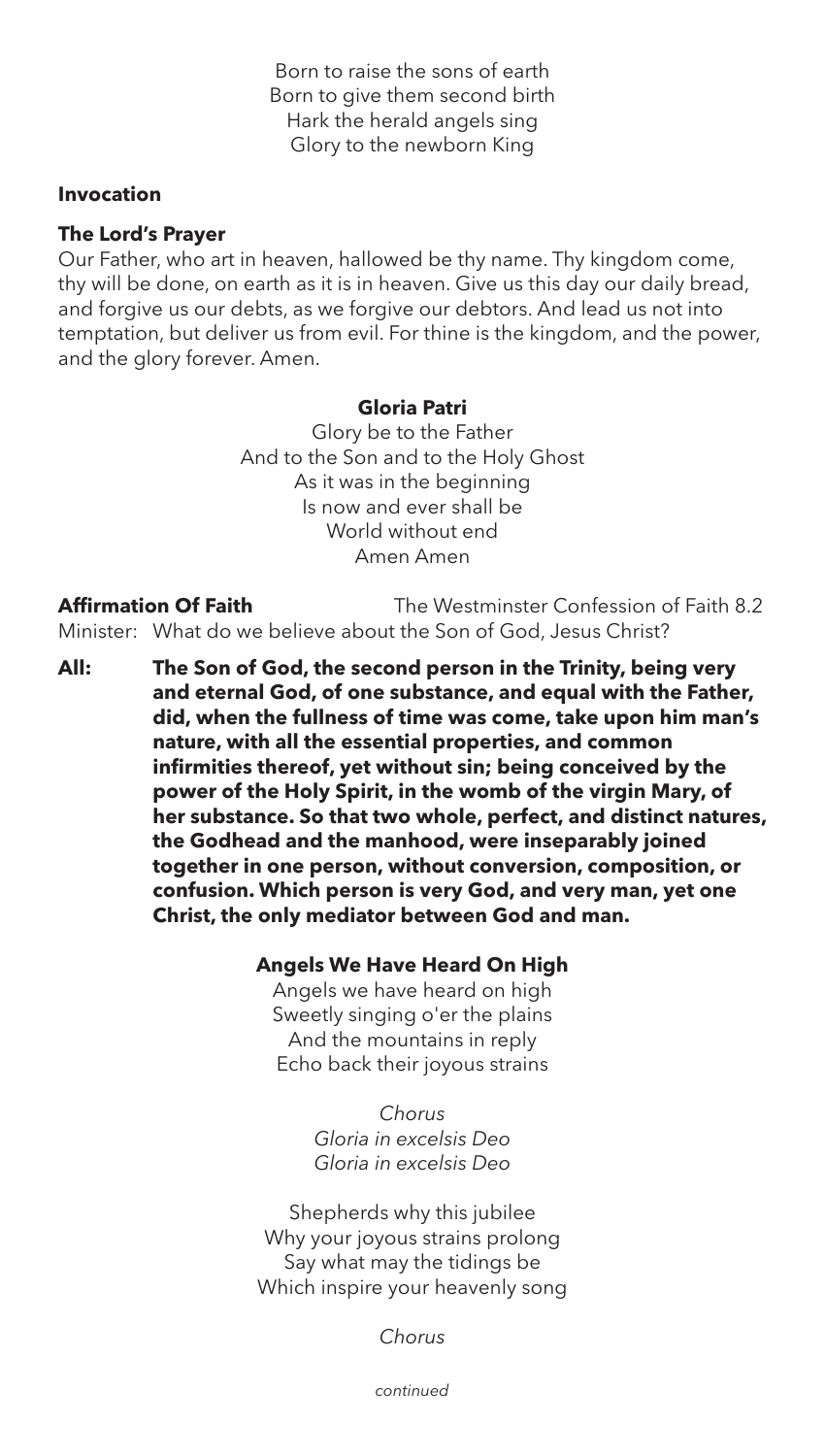Come to Bethlehem and see Him whose birth the angels sing Come adore on bended knee Christ the Lord the newborn King

> *Chorus Gloria in excelsis Deo Gloria in excelsis Deo*

# **Call To Confession** Luke 2:10–11

Minister: And the angel said to them, "Fear not, for behold, I bring you good news of great joy that will be for all the people. For unto you is born this day in the city of David a Savior, who is Christ the Lord."

# **Public Confession**

Minister: Let us confess our sins together.

**All: Eternal God, you do not change. You have revealed yourself to us in your Word. You call us to worship you in spirit and in truth, but we confess that we often worship not your true self but who we wish you to be. We too often ask you to bless what we do, rather than seeking to do what you bless. Forgive us for seeking concessions when we should be seeking guidance. Forgive us when our worship shapes you into what we want, instead of shaping us into what you want. Help us to meet you here, that we might bow before your unspeakable majesty and so live for you now and ever in Christ. Amen.**

# **Silent Confession**

### **Assurance Of Pardon And Comfort** 1 John 2:1-2

Minister: My little children, I am writing these things to you so that you may not sin. But if anyone does sin, we have an advocate with the Father, Jesus Christ the righteous. He is the propitiation for our sins, and not for ours only but also for the sins of the whole world.

> Hear and receive the good news of the gospel: in Jesus Christ, we are forgiven.

### **People: Thanks be to God!**

### **Of The Father's Love Begotten**

Of the Father's love begotten Ere the worlds began to be He is Alpha and Omega He the Source the Ending he Of the things that are that have been And that future years shall see Evermore and evermore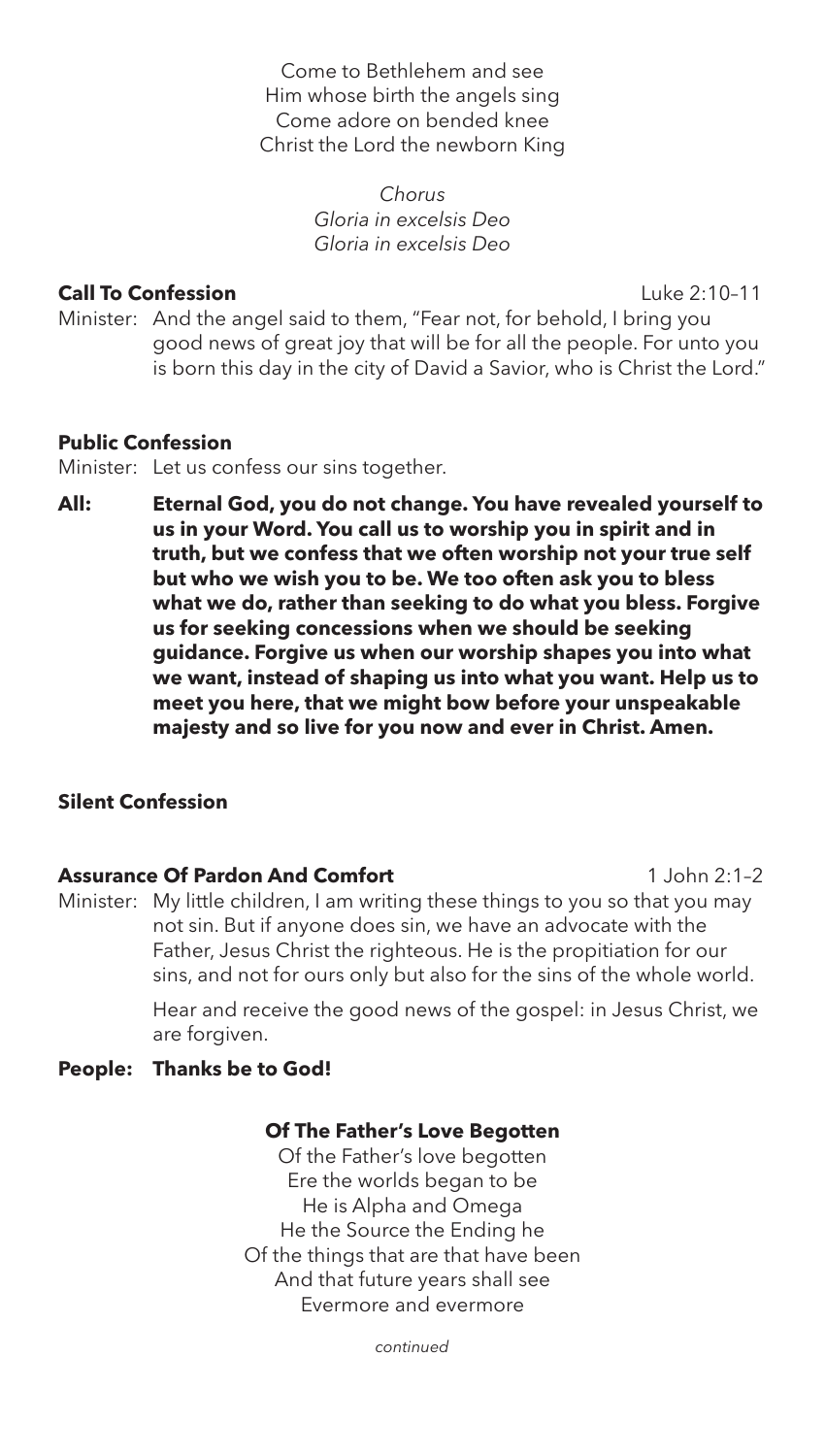O that birth forever blessed When the Virgin full of grace By the Holy Ghost conceiving Bore the Savior of our race And the Babe the world's Redeemer First revealed his sacred face Evermore and evermore

This is he whom heav'n taught singers Sang of old with one accord Whom the Scriptures of the prophets Promised in their faithful word Now he shines the long expected Let creation praise its Lord Evermore and evermore

O ye heights of heaven adore him Angel hosts his praises sing All dominions bow before him And extol our God and King Let no tongue on earth be silent Every voice in concert ring Evermore and evermore

Christ to thee with God the Father And O Holy Ghost to thee Hymn and chant and high thanksgiving And unwearied praises be Honor glory and dominion And eternal victory Evermore and evermore Amen

# **Advent Scripture Reading** Luke 2:1–20

# **O Come, All Ye Faithful**

O come all ye faithful joyful and triumphant O come ye O come ye to Bethlehem Come and behold him born the King of angels

*Chorus*

*O come let us adore him O come let us adore him O come let us adore him Christ the Lord*

God of God Light of Light Lo he abhors not the Virgin's womb Very God begotten not created

*Chorus*

Sing choirs of angels sing in exultation Sing all ye citizens of heav'n above Glory to God in the highest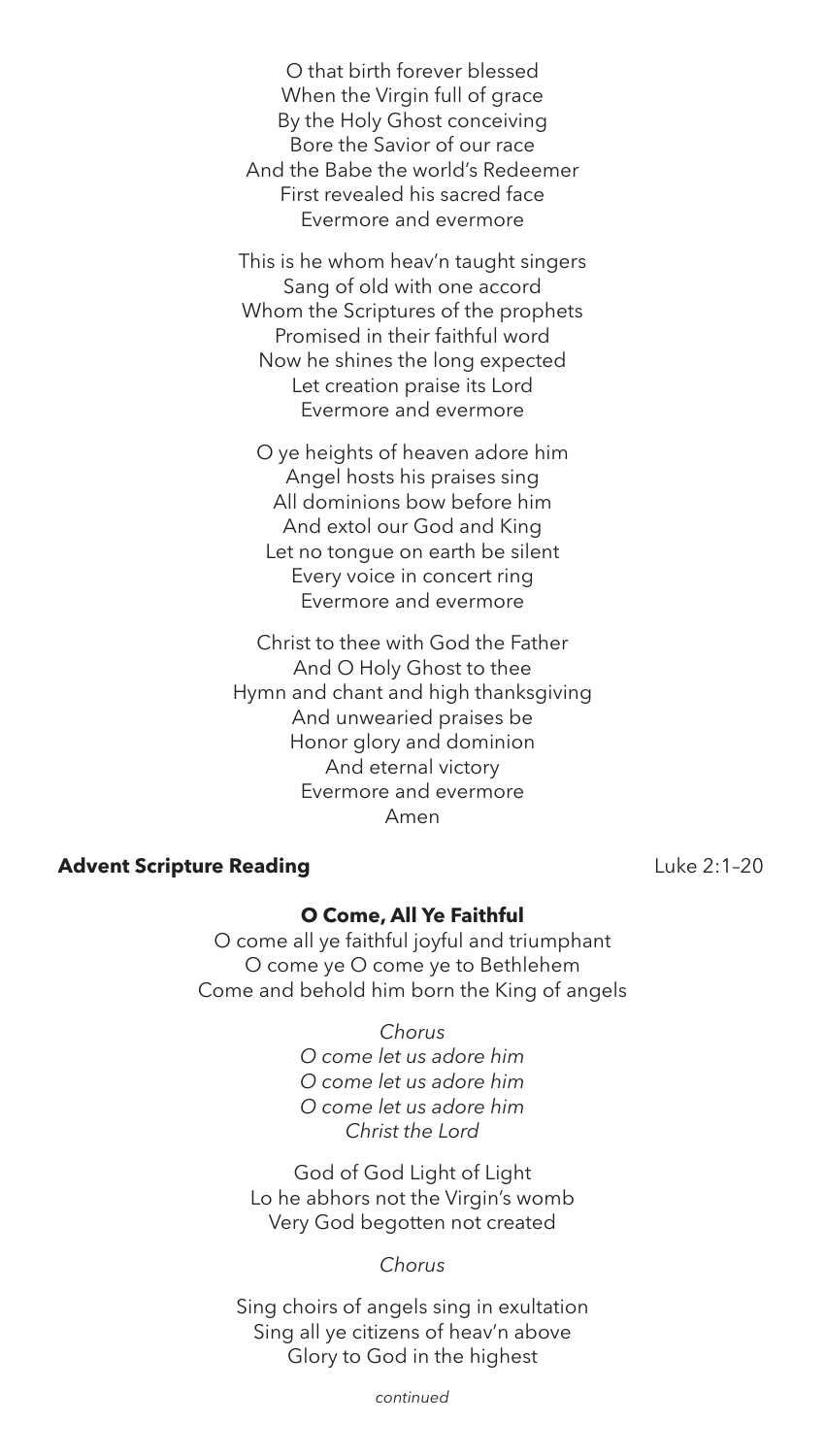*Chorus O come let us adore him O come let us adore him O come let us adore him Christ the Lord*

Yea Lord we greet thee Born this happy morning Jesus to thee be all glory giv'n Word of the Father late in flesh appearing

*Chorus*

#### **Pastoral Prayer**

### **Tithes And Offerings**

#### **The Doxology**

Praise God from whom all blessings flow Praise him all creatures here below Praise him above ye heavenly host Praise Father Son and Holy Ghost Amen

# **Prayer Of Dedication**

**Sermon** 

# **"The Stump Kingdom"**

*Isaiah 11:1–9* Rev. Richard Harris

#### **Closing Song**

#### **Joy To The World! The Lord Is Come**

Joy to the world the Lord is come Let earth receive her King Let every heart prepare him room And heaven and nature sing And heaven and nature sing And heaven and heaven and nature sing

Joy to the world the Savior reigns Let men their songs employ While fields and floods Rocks hills and plains Repeat the sounding joy Repeat the sounding joy Repeat repeat the sounding joy

No more let sin and sorrow grow Nor thorns infest the ground He comes to make his blessings flow Far as the curse is found Far as the curse is found Far as far as the curse is found